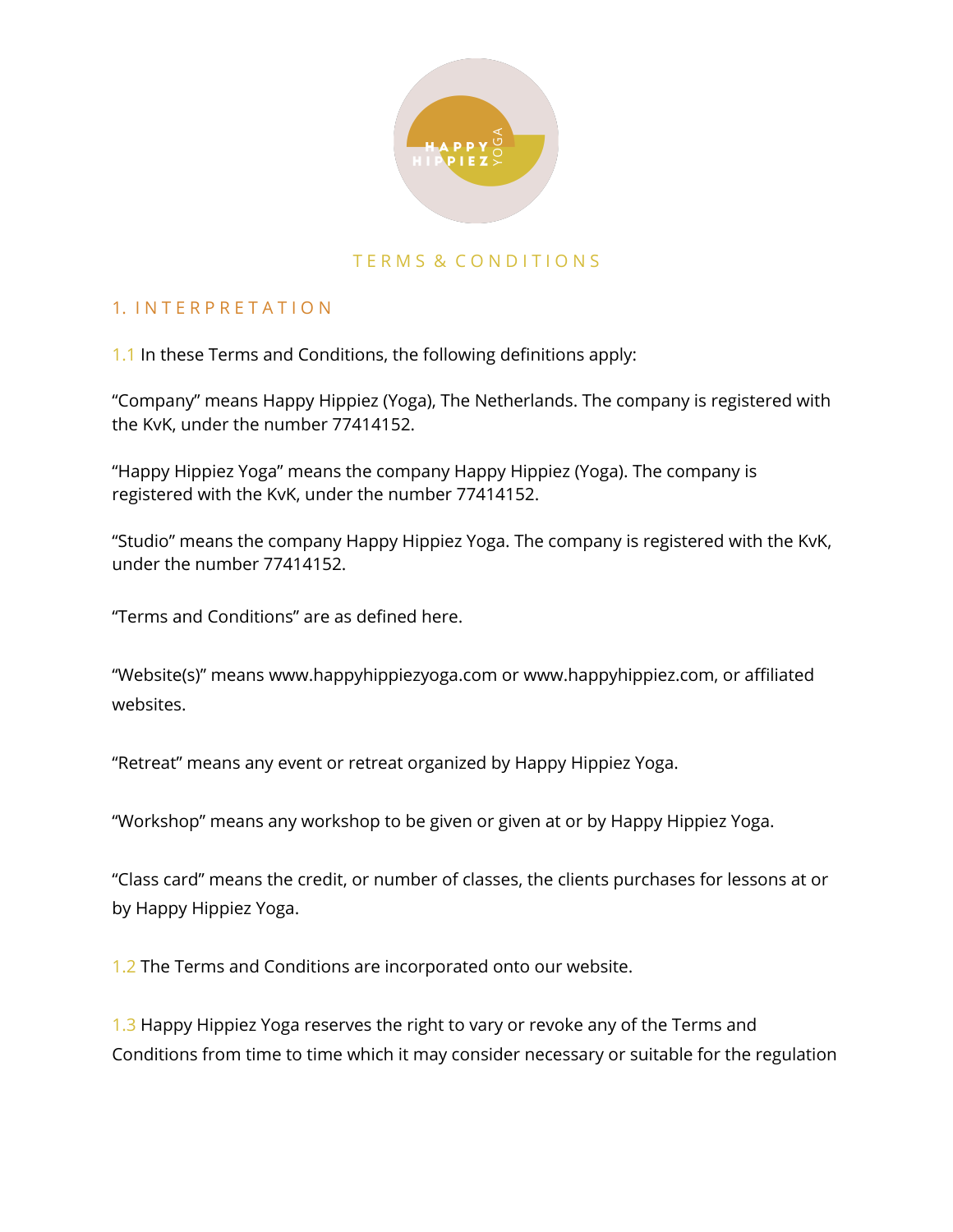

of the governance of the studio and the conduct of members. Any such changes will be published on our website(s) and, until revoked, are binding on members.

1.4 The Terms and Conditions shall be governed by the laws of The Netherlands and subject to the exclusive jurisdiction of the Dutch courts.

## 2. MEMBERSHIP/STUDIO USER

2.1 When it comes to memberships and/or studio users, and terms that derive from these definitions, the following definitions apply:

"Participant" means any person that follows or desires to follow any workshop, course or retreat organised by Happy Hippiez Yoga and any person that follows a class hosted by Happy Hippiez Yoga.

"Member" means any person that has purchased or made use of one of our yoga memberships, class cards, or yoga packages. When a person has purchased a yoga package or used the studio products/facilities/services they shall become a member of the studio or a studio user.

"Memberships" means any item that provides the clients with access to our products/services or studio facilities. It is an item:

- issued by the company and paid by the participant
- a contract to be paid or paid monthly by the participant (paid membership)
- a contract for following yoga classes and other classes, training courses, workshops and services at the company.

"Yoga packages" means any item that provides the client with access to our products/services or studio facilities.

"Products/services or studio facilities" means any of the yoga studios open to, or products/services offered to, clients of our company as published on our website(s).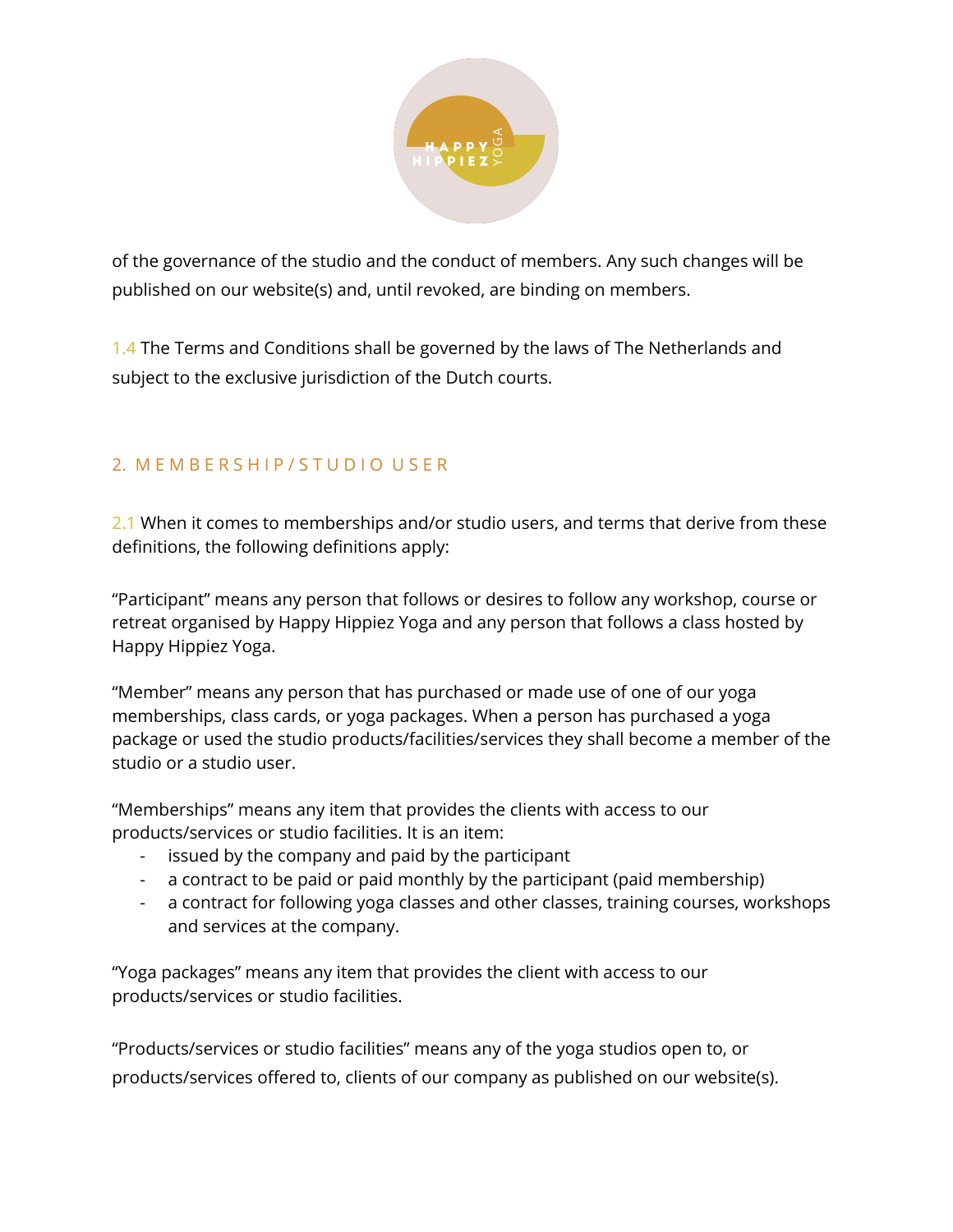

2.2 Acceptance of a person as a member or a studio user is at the discretion of Happy Hippiez Yoga.

2.3 Happy Hippiez Yoga reserves the right to withdraw, suspend or refuse to renew the membership of any member or user whose conduct is, or may deemed to be in the Company's reasonable opinion, injurious to the character of the studio or amounts to a breach of the Terms and Conditions or where such expulsion is otherwise to be in the interests of the other members of the studio. Any member so expelled shall forfeit all privileges to membership and shall not be entitled to any refund for any period during which his or her membership is suspended.

2.4 Happy Hippiez Yoga may run promotional introductory offers from time to time (directly or through an agent). These offers are exclusively for new members who are not already registered with the studio and are not for repeat use.

2.5 To become a member of Happy Hippiez Yoga or to buy a class card, a person is required to subscribe by filling out a registration form on paper and / or on our website, under the name 'Become a member or buy a class card'. The form will be filled out truthfully, and any person is required to both read and agree to these Terms and Conditions. The Terms and Conditions can be found both on our website and next to the required field that needs to be filled out in order to complete registration to become a member or buy a class card. Any person is required to answer the question 'I have read and agree to the Terms & Conditions' with the option 'Yes, I agree'. Thus, by clicking on 'send' any person has read and agrees to these Terms and Conditions.

2.6 To become a member or buy a class card, any person agrees to become a member, and the membership can not be canceled or refunded. After completing the required steps to become a member or purchase a class card (meaning after filling out the 'Become a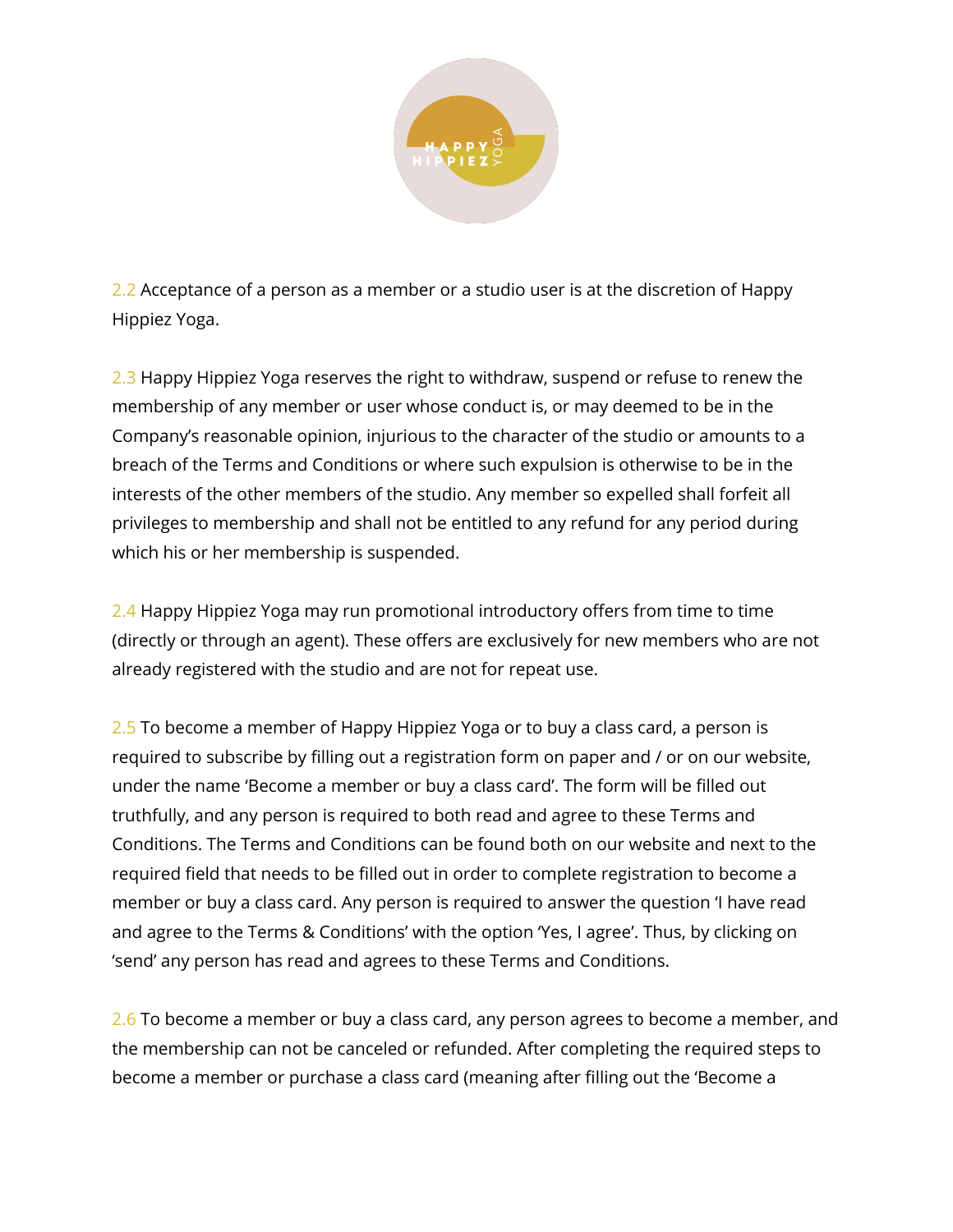

member or buy a class card' form on our website), we will send the person an invoice for the amount that is due. Please proceed to make the payment within 24 hours.

2.7 Any (new) member is made aware of the fact that Happy Hippiez Yoga charges no registration fee to become a member. This requirement can be found here, in the Terms and Conditions.

2.8 A membership (1 or 2 classes a week) starts on the day of your purchase and will automatically be renewed for a month each time. Members are allowed to cancel their membership, by sending us a letter or an email (to happyhippiez@oulook.com or happyhippiezyoga@outlook.com). Cancellation is only done in writing (by email or letter), with a notice period of 7 days, and payment obligation.

2.9 It is possible to reduce the monthly subscription to a subscription with a different lesson credit per week. This can only be done respecting the minimum registration period. There is a notice period of at least 30 days and the participant must request the change before the first of the full calendar month via email (happyhippiez@oulook.com or happyhippiezyoga@outlook.com) to start the following month. Only after the participant has received confirmation by email that the request has been received in good order, will there be a legally valid reduction of the subscription. Increasing the subscription is possible immediately.

2.10 Pausing a subscription/membership is possible in exceptional cases. A break can take place no more than once a year and the maximum period for a break is two months. The reason for pausing a subscription/membership is illness/hospitalization/pregnancy. The participant must submit a doctor's statement to Happy Hippiez Yoga. The membership will start again the first month after the resumption.

2.11 If a lesson is cancelled because of an annual holiday or for any other reason, any person who is or was registered for this particular class can catch up on the class another time within a period of two months. After these two months, the missed lesson will be cancelled when not used.

2.12 The various subscriptions/memberships are listed on our website and on the registration form.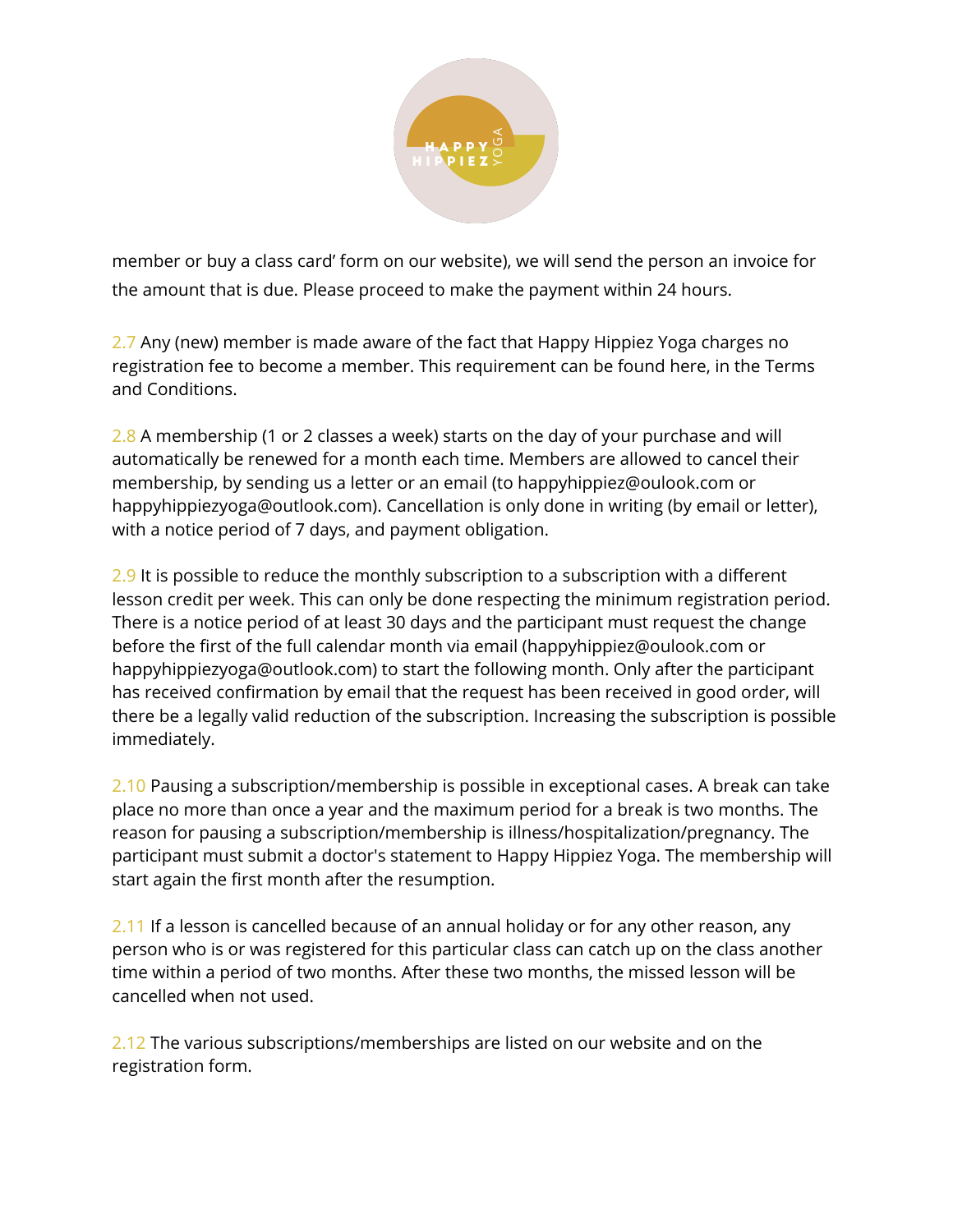

2.13 Subscription fees must be paid in accordance with the Terms and Conditions irrespective of whether or not the member uses the Studio's facilities.

2.14 Members shall be given no less than 10 working days' written notice of any increase in their subscription (unless otherwise agreed in their contract).

2.15 Members agree and acknowledge that by agreeing to the subscription period, they are being given preferential rates by Happy Hippiez Yoga. These rates can be found on the website.

2.16 It is the sole responsibility of the member to cancel their subscription/membership on time. Happy Hippiez Yoga cannot be held liable for any payments that are due, due to the failure of a member to cancel their membership on time.

2.17 Members who do not wish to accept a change proposed by Happy Hippiez Yoga to the Terms and Conditions or to pay an increase in any subscription fees may cancel their subscription by giving written notice to the Studio, by email (to happyhippiez@oulook.com or happyhippiezyoga@outlook.com). The notice must be given before or within 30 days after the change to the Terms and Conditions or increase in subscription fees takes effect. The Member giving notice must continue to pay subscriptions at the rate current immediately prior to any proposed increase until the end of such notice period.

# 3. C L A S S C A R D S

3.1 A class card can be purchased via the website. The content of the class card is described on the website, as well as the number of lessons or sessions and the period of validity of the class card.

3.2 The price of our class cards is stated on the website. The validity of each class card is stated on the relevant class card.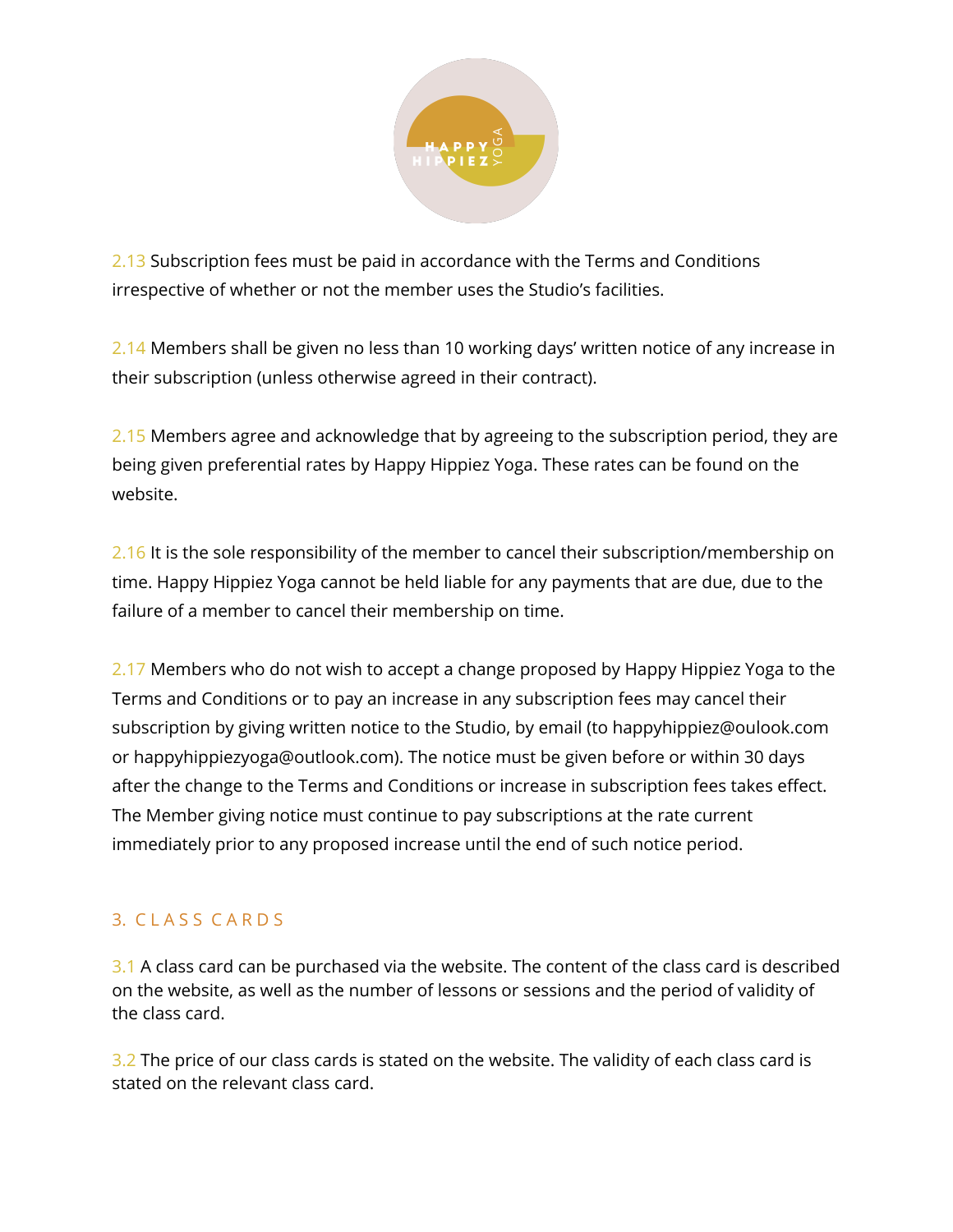

### 4. A P P L I C A B I L I T Y

4.1 These Terms and Conditions apply exclusively to all participants, members, memberships, introductory classes, gift vouchers, class cards, drop-in classes, private classes, company yoga classes, courses, workshops, training and retreats at or by Happy Hippiez Yoga. By participating, the participant agrees to the applicability of these Terms and Conditions.

4.2 These Terms and Conditions apply to all agreements in which Happy Hippiez Yoga acts as client and contractor. During the term of the agreement, the conditions can be changed by Happy Hippiez Yoga. The latest version is always the current version and available on the website.

4.3 If a situation arises between the parties that is not regulated in these Terms and Conditions, then this situation must be assessed in the spirit of these Terms and Conditions.

4.4 If Happy Hippiez Yoga does not always require strict compliance with these Terms and Conditions, this does not mean that the provisions thereof do not apply, or that Happy Hippiez Yoga would lose the right to demand strict compliance with the provisions of these Terms and Conditions in other cases.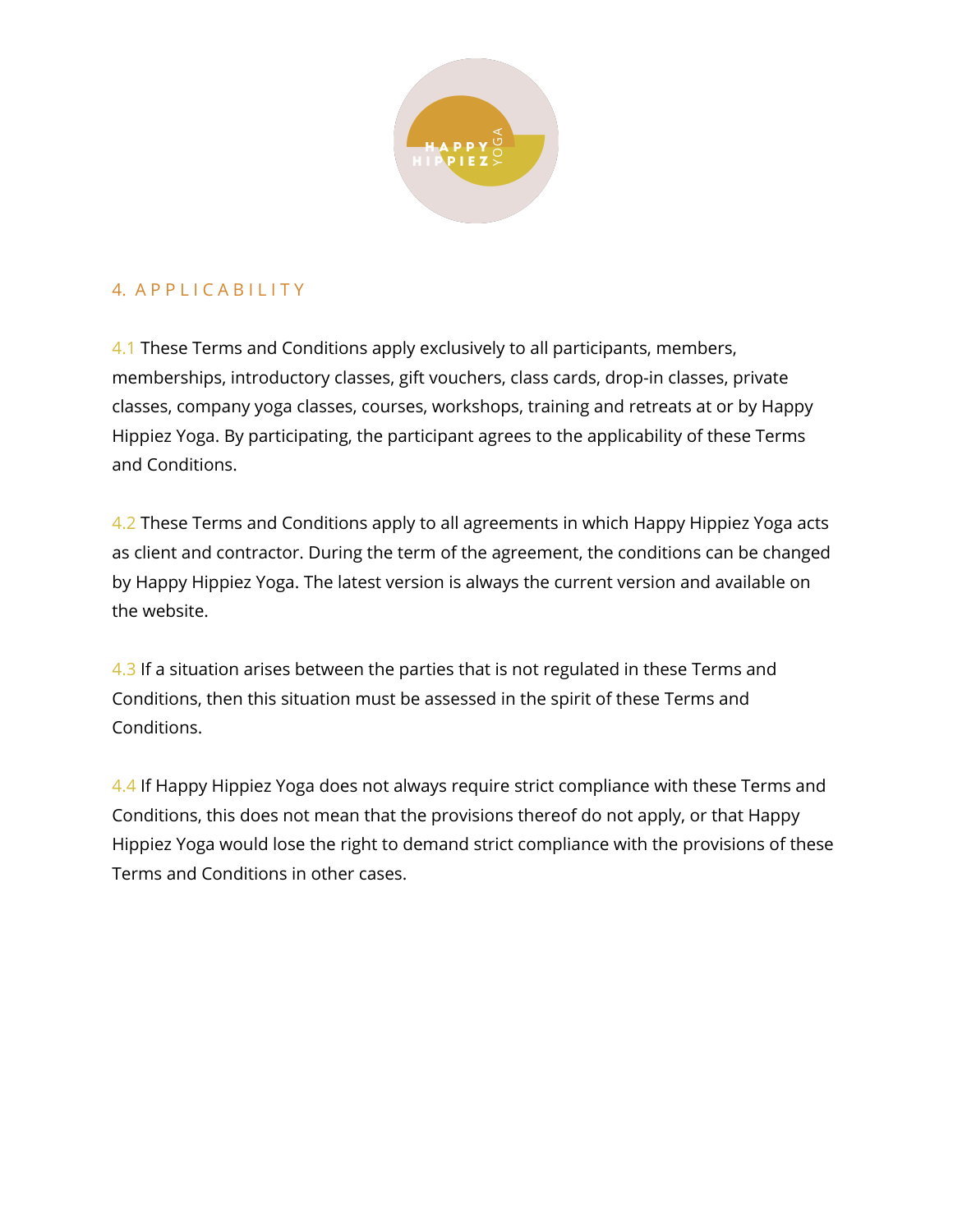

# 5. STUDIO OPENING TIMES AND SCHEDULE

5.1 Details of class times at or by the studio may vary from time to time. Class times will be published by Happy Hippiez Yoga on our website.

5.2 In case of a planned schedule, the current class schedule can always be found on the website. Happy Hippiez Yoga reserves the right to change the class schedule at any time. Any changes will be announced in advance as far as possible.

5.3 Happy Hippiez Yoga reserves the right to cancel a scheduled class or to change the teacher mentioned on the class schedule, as a result of force majeure. In that case, no refund of subscription costs will be made, but article 2.11 applies.

5.4 Happy Hippiez Yoga is open all year round, on weekdays and weekends in the case of private lessons, with the exception of public holidays. In case Happy Hippiez Yoga is closed and therefore classes are not taught on that specific day, it can be found on our website and/or in the planned schedule (also to be found on the website).

5.5 In the tradition of Ashtanga Yoga, the days of the full moon and new moon are considered 'yoga holidays'. We do not practice Ashtanga Yoga on those days. In the case of a planned schedule, the current class schedule can always be found on the website. A list of the Moon days can also be found on the website.

5.6 All members and participants are required to book a class in advance, and are asked to arrive at least 10 minutes before the class starts. No entry will be allowed any later than the class starting time.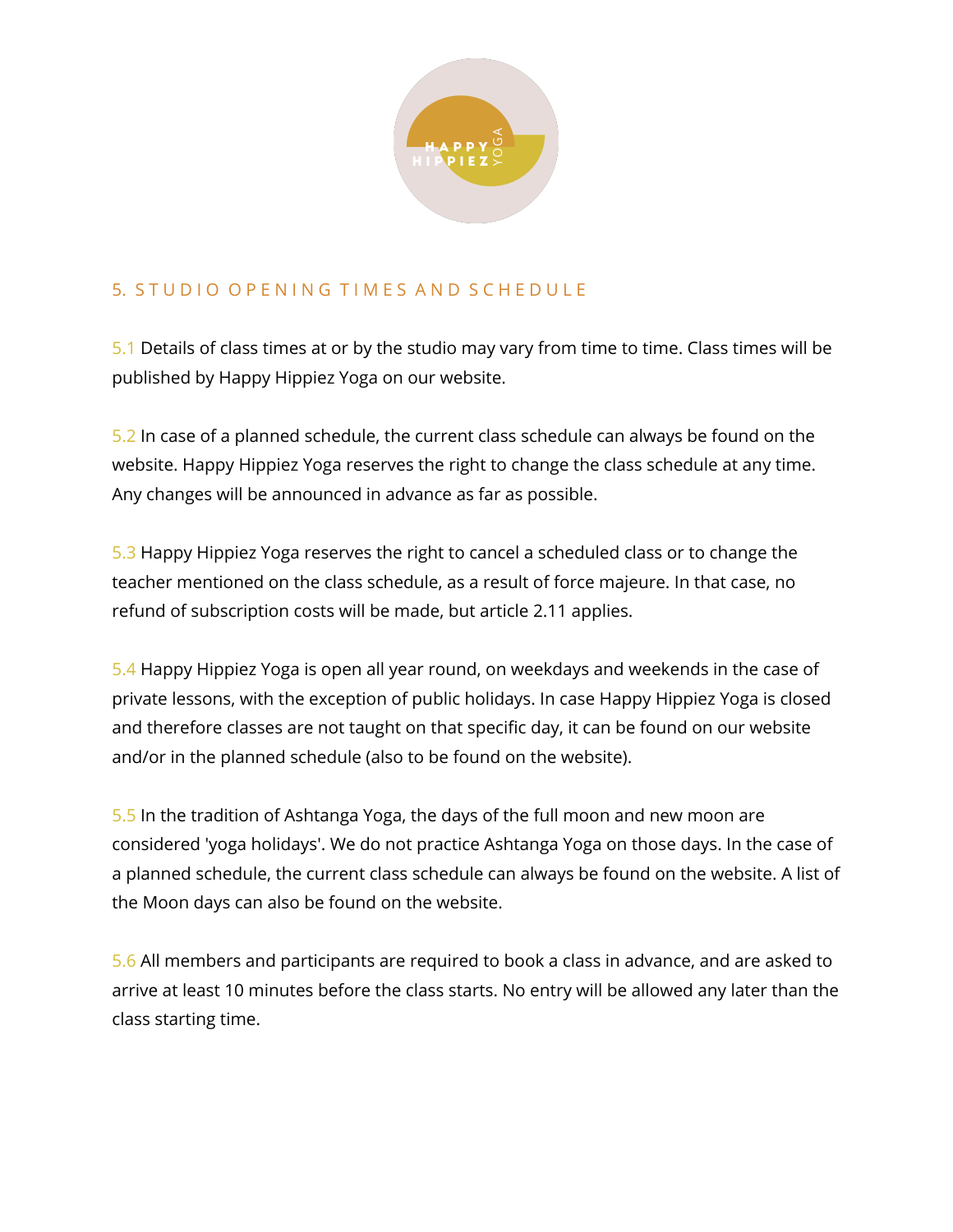

### 6. P A R T I C I P A T I O N

6.1 Participation in lessons, workshops and retreats requires registration. A participant should preferably register for any class, a single 'drop-in' class, a subscription or membership, a workshop, a retreat and training via our website (by filling out the 'Book a class' form), by mail (to happyhippiez@oulook.com or happyhippiezyoga@outlook.com), or by phone (0031 6 860 226 35). The form will be filled out truthfully. The requested registration will be confirmed within 12 hours.

6.2 Any member or participant who has registered for any of our classes can cancel or reschedule their class no later than 12 hours prior to the scheduled starting time of the class. In case of the cancelation or rescheduling of a class within the last 12 hours prior to the scheduled starting time of the class, the full price of the class will be charged in case of a single 'drop-in' class and/or private class. In case of a membership, class card, or gift voucher, the cancelled class will count as a 'used' class, and the right to use it will be forfeited, meaning it will result in the deduction of the class from the class card/membership/voucher.

6.3 In case of a 'No Show' (failure to turn up for a class at all, without prior cancellation) the full price of the class will be charged in case of a single 'drop-in' class and/or private class. In case of a membership, class card, or gift voucher, the missed class will count as a 'used' class, and the right to use it will be forfeited, meaning it will result in the deduction of the class from the class card/membership/voucher.

6.4 Prior to each lesson, the participant must report to the desk or the teacher of Happy Hippiez Yoga. After the Happy Hippiez Yoga employee has checked the registration and payment for the class in question, participation is possible.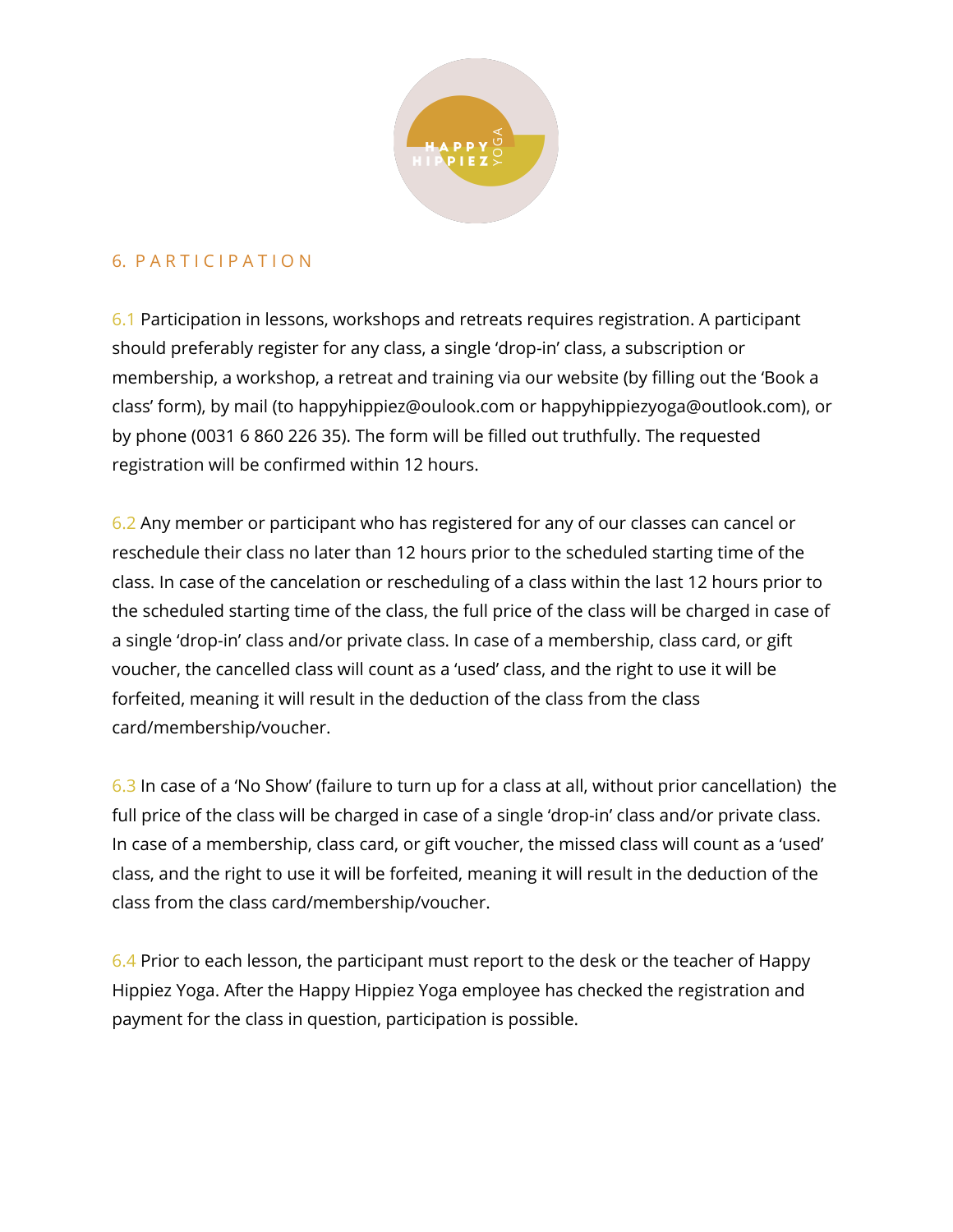

6.5 Participation in activities of Happy Hippiez Yoga without registration via the website is only possible with the permission of the relevant teacher, in accordance with Happy Hippiez Yoga.

6.6 When registering for a subscription/membership and/or class card at our desk or with one of our yoga teachers, the participant must complete a registration form containing the desired subscription and other required information. The registration can also be done online, on our website, when desired or when requested by Happy Hippiez Yoga.

6.7 Please bring your own yoga mat if you have one. If not, you can borrow one from our studio or buy one in our [online](https://www.happyhippiezyoga.com/shop) shop.

### 7. P A Y M E N T T E R M S

7.1 Details of our yoga packages, class cards, and/or memberships are available on our website(s) or shall be such prices as determined by Happy Hippiez Yoga from time to time. All current rates are listed on the website. Happy Hippiez Yoga is entitled to change rates. The rates are based on an average, which means that the days on which Happy Hippiez Yoga is closed or does not offer classes are included in the membership rate. Payment of the subscription costs is always done after receiving an invoice made by Happy Hippiez Yoga. By becoming a member, or purchasing a class card or any other form of participation to our classes, the participant agrees to the membership, and agrees to pay the invoices issued by Happy Hippiez Yoga.

7.2 In case the subscription/membership starts on any day during the month other than the first of the month, the membership will run until that same day of the month, a month later. As mentioned in article 2.8, after the period of 1 month, the membership will automatically be renewed for a month each time. When the membership is automatically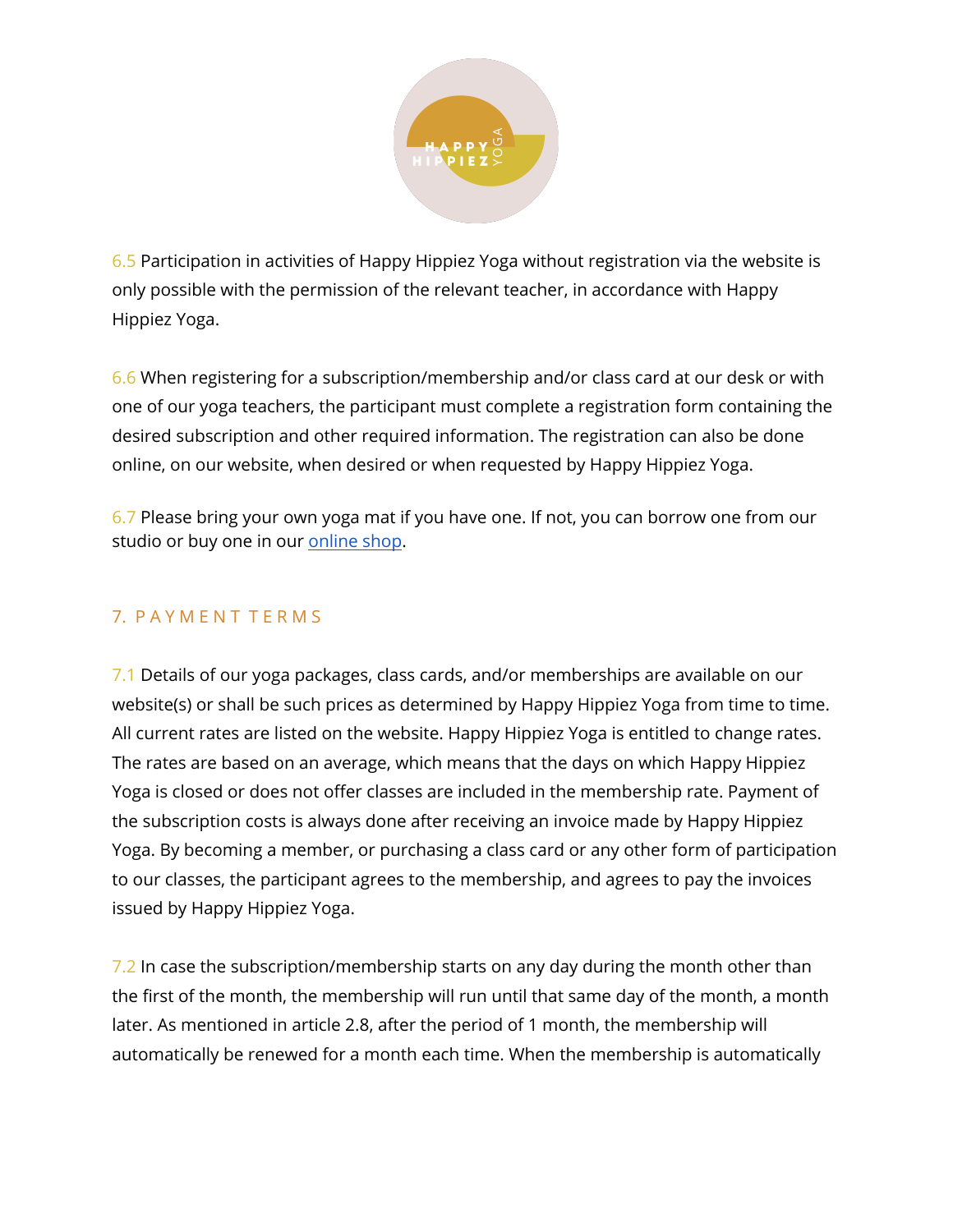

renewed, again, the membership will run until that same day of the month, one month later.

7.3 Payments for classes at the studio do not entitle members to attend classes at any yoga studio other than those operated by Happy Hippiez Yoga (in the event that they are available).

7.4 Subject to any statutory right of cancellation, payments for classes, class pass fees, monthly subscription fees and annual payments are made non-refundable unless otherwise stated in the Terms and Conditions.

7.5 Workshops, Retreats and Programs at Happy Hippiez Yoga are non refundable.

7.6 In the event of the Company cancelling a Retreat/Program we will refund members all deposits and payments they have paid. We cannot however compensate members for airfare or travel costs incurred. In the unlikely event that we must cancel a Retreat/Program due to force majeure (including but not limited to; weather, natural disaster or political upheaval) we cannot guarantee a refund. To cover these risks, we highly recommend that members purchase travel insurance.

7.7 In the event of non-payment of any membership, single 'drop-in' class, private class, class card, gift voucher, or any other form of non-payment, the membership of the participant concerned and/or the right to participate in any of our classes may be suspended. If the amount that is due cannot be collected and is not paid,  $a \in 25$ administration fee will be charged with the second reminder. With a third reminder, another € 25 will be added. Payment reminders must be paid within three days. Happy Hippiez Yoga reserves the right to suspend the membership of the participant until the payment has been made. Cancellations will not be processed if subscription costs are still to be paid. In case of non-payment or late payment, Happy Hippiez Yoga has the right to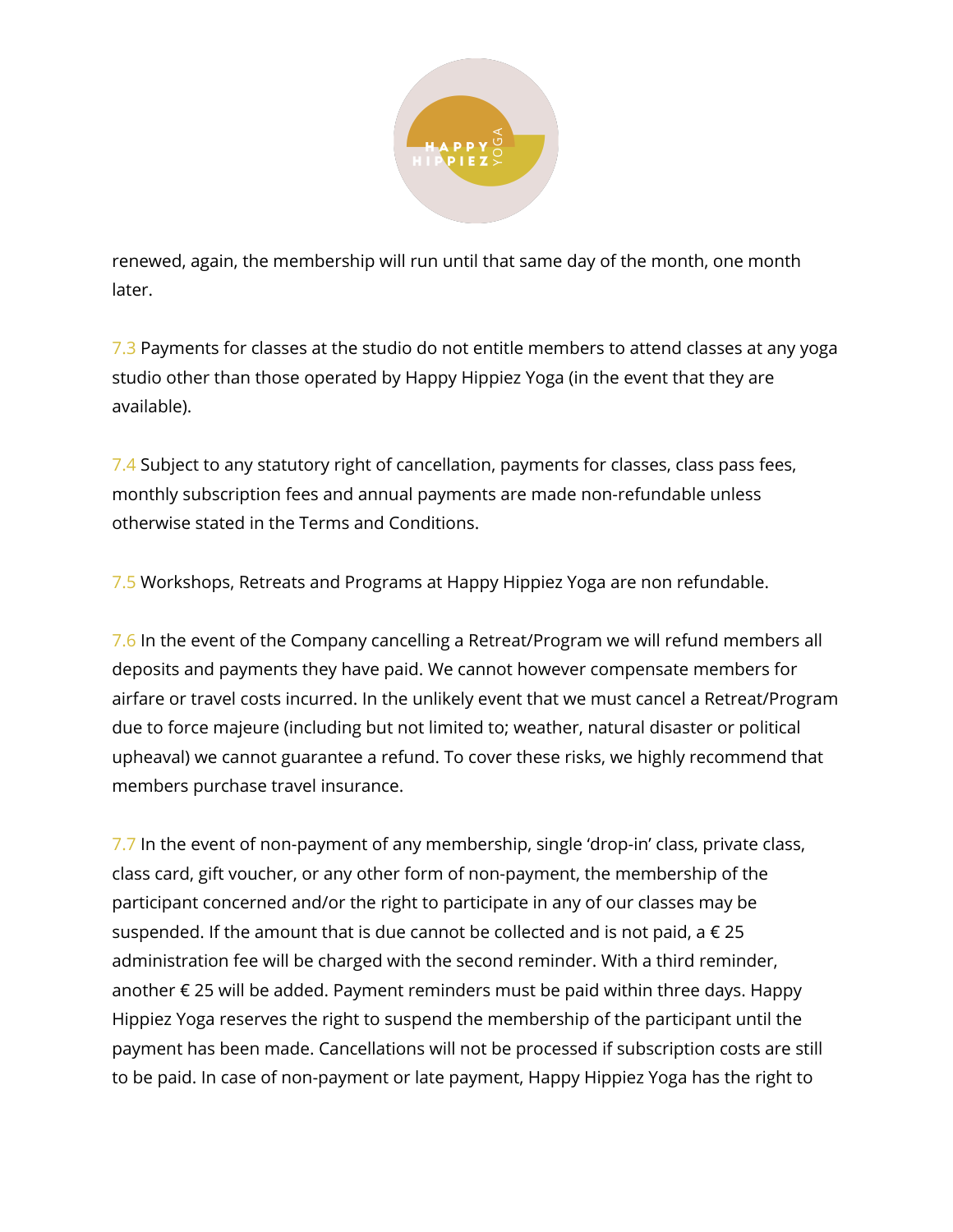

recover the collection costs from the participant. Happy Hippiez Yoga also has the right to refuse participation in a class of the registered participant if the participant has not fulfilled his or her payment obligations on time. Refund of tuition is not possible.

### 8. W O R K S H O P S / E V E N T S

8.1 Any person can participate in a workshop organised by Happy Hippiez Yoga, after he or she has made a booking via the website or via mail (to happyhippiez@oulook.com or happyhippiezyoga@outlook.com), after the booking has been confirmed, and after Happy Hippiez Yoga has received the full amount of money that is due for participation in the workshop.

8.2 In case of a workshop and/or event, the applicable workshop/event schedule can be found on the website. Happy Hippiez Yoga reserves the right to change the schedule at any time. Any changes will be announced in advance, as soon as possible.

8.3 The price of a workshop and/or event can be found on the Happy Hippiez Yoga website. Full payments for a workshop or event must be made before the specific workshop and/or event is scheduled to start.

8.4 For some workshops and/or events, an "Early Bird Rate" might apply. This reduced rate applies until the date specified on the website. After this date the normal rate, which is also specified on the website, applies without exception.

8.5 Happy Hippiez Yoga reserves the right to cancel a scheduled workshop/event due to force majeure or insufficient registrations. In that case, the (full) amount already paid will be refunded to the participant.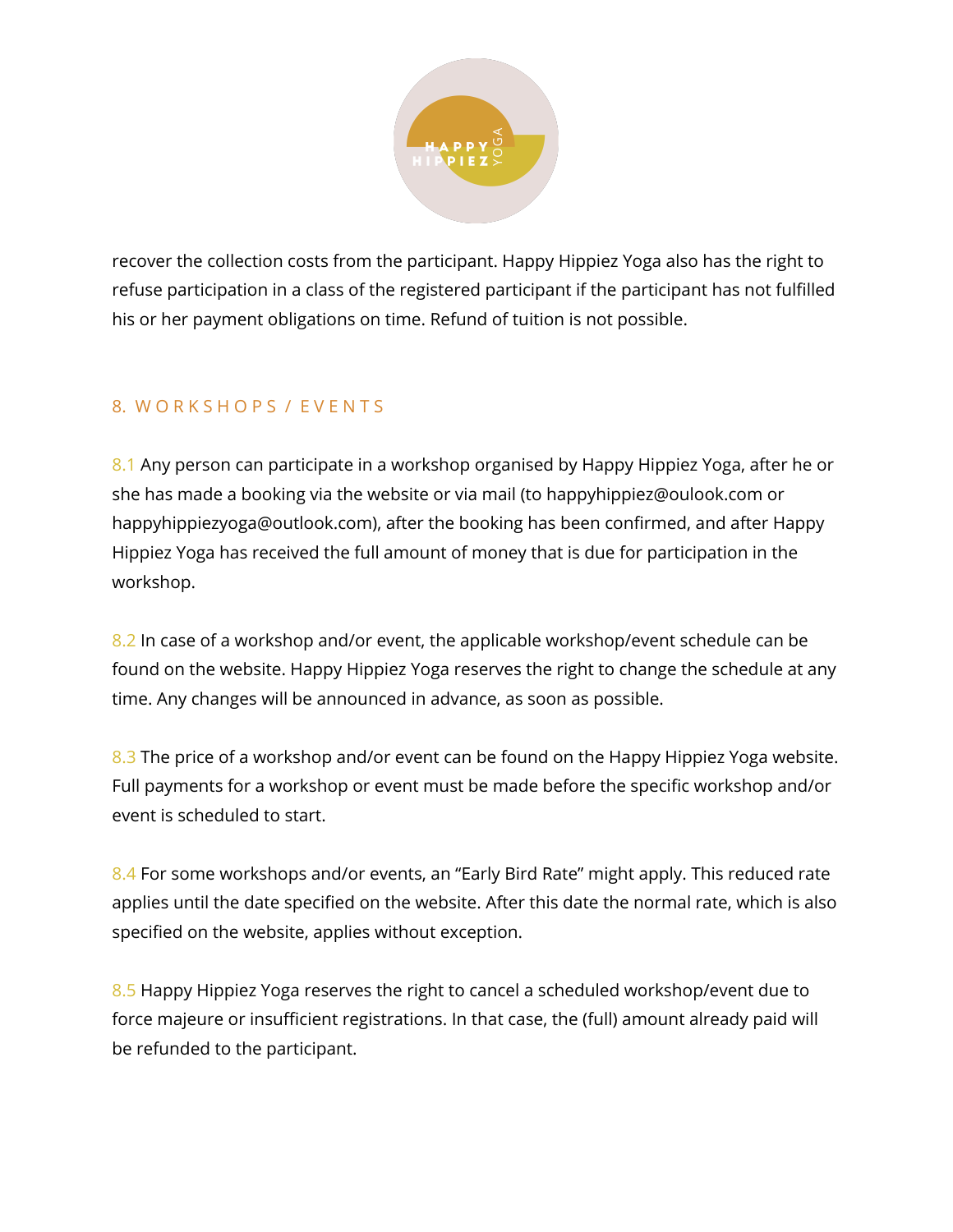

8.6 In case a participant desires to cancel a purchased workshop/event, this can be done by sending an email (to happyhippiez@oulook.com or happyhippiezyoga@outlook.com). As mentioned in article 7.5, workshops, retreats and programs at Happy Hippiez Yoga are non refundable, unless otherwise stated.

### 9. R E T R E A T S

9.1 In case we organise a retreat, access to this retreat can be purchased via the website or by sending us an email (to happyhippiez@oulook.com or happyhippiezyoga@outlook.com). Further details regarding the retreat can be found on the website, as well as the price of the retreat.

9.2 By participating in a retreat, the relevant participant accepts the applicability of the Terms and Conditions and any additional Terms and Conditions that will be made clear before purchasing the retreat.

9.3 A participant may participate in a retreat only after he or she has registered successfully for it in advance, with Happy Hippiez Yoga, and paid the full amount of money that is due in order to participate.

9.10 The participant is guaranteed a spot in the retreat only after Happy Hippiez Yoga has received full payment of the price or the deposit / application fee and after Happy Hippiez Yoga accepts the participation of the participant, after having filled out an application form.

9.11 For some retreats, an "Early Bird Rate" might apply. This reduced rate applies until the date specified on the website. After this date the normal rate, which is also specified on the website, applies without exception.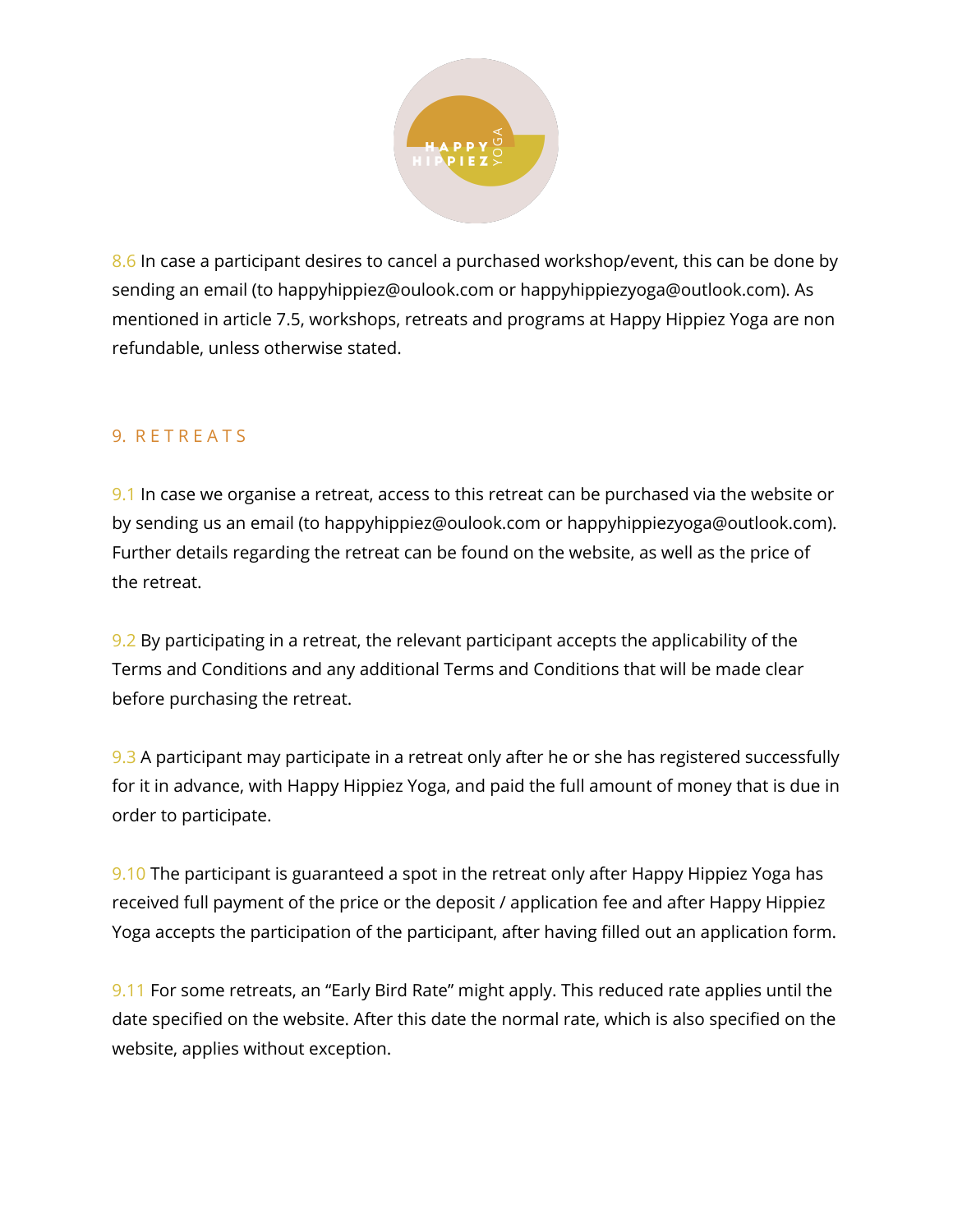

9.12 The price of a retreat can be found on the Happy Hippiez Yoga website. Full payments for a retreat must be made before the specific retreat is scheduled to start.

9.13 In the case of participation in a retreat, the deposit / application fee must be paid immediately when subscribing. The full price must then be paid, respecting the conditions to which the participant agreed.

9.14 When a payment has not been fulfilled in respect to the conditions agreed to by the participant (previously published by Happy Hippiez Yoga), Happy Hippiez Yoga has the right to cancel the reserved spot. The (now former) participant is still obliged to pay the full payment, and the full price agreed to upon purchase, as the retreats are non refundable (unless otherwise stated).

9.15 In case a participant desires to cancel a purchased retreat, this can be done by sending an email (to happyhippiez@oulook.com or happyhippiezyoga@outlook.com). As mentioned in article 7.5, workshops, retreats and programs at Happy Hippiez Yoga are non refundable, unless otherwise stated.

9.16 Happy Hippiez Yoga reserves the right to cancel a scheduled retreat due to force majeure or insufficient registrations. In that case, the (full) amount already paid will be refunded to the participant. Participants cannot claim any other form of compensation.

### 10. P E R S O N A L B E L O N G I N G S

10.1 Personal belongings are brought into the studio premises (or any location where classes, workshops, events, or retreats are hosted) at the member's or participant's own risk and Happy Hippiez Yoga does not accept liability for any loss or damage whatsoever to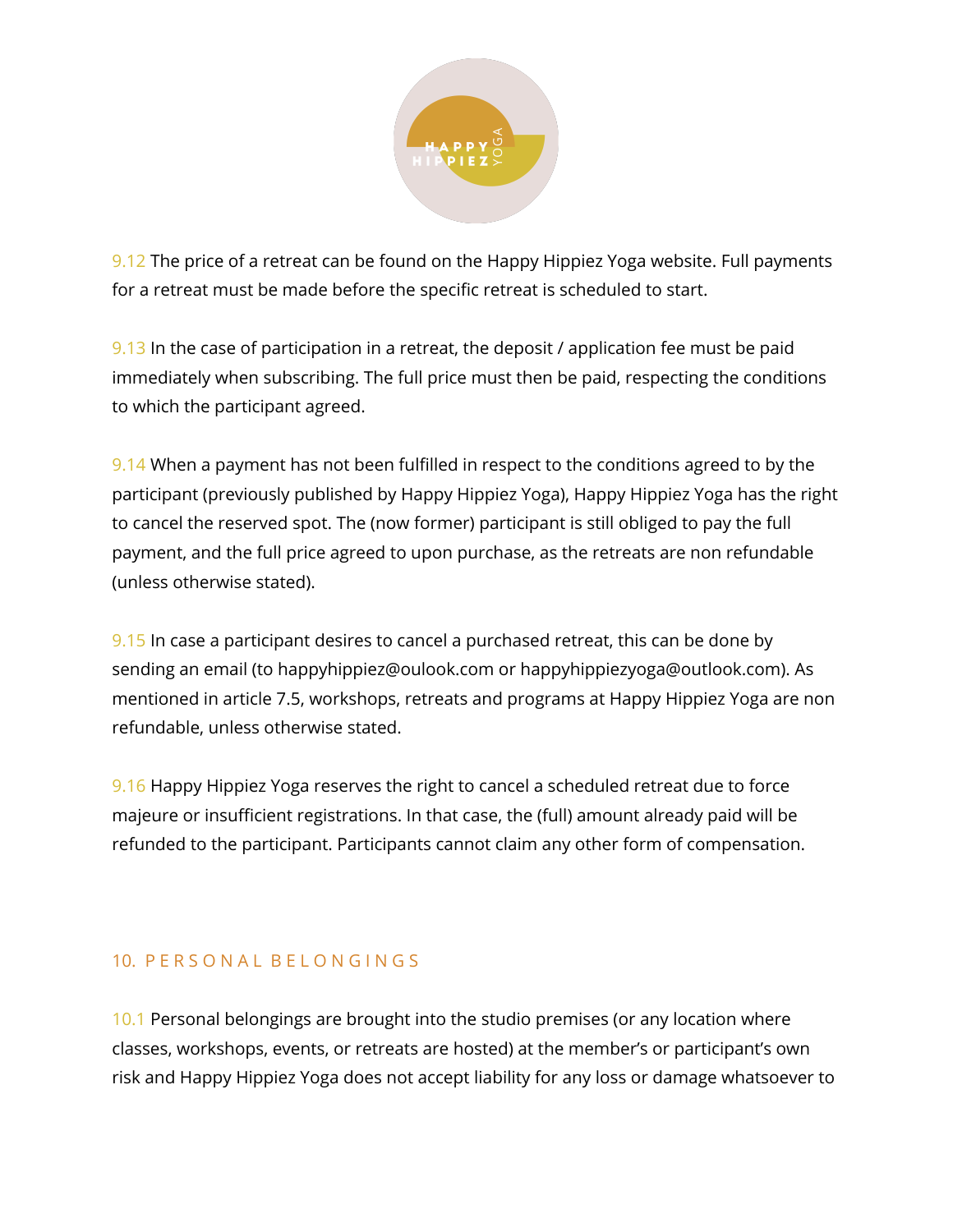

such items. For security reasons members are advised to take valuables into the studio and not leave them in changing rooms or any other areas.

10.2 The participant is at all times responsible for his or her own personal belongings. Happy Hippiez Yoga as a company or the teacher individually, is in no way responsible for the personal belongings of the participant and can not be held liable for theft or loss of personal items.

## 11. H E A L T H

11.1 Members are advised not to undertake physical activities without first seeking medical advice if they have concerns about their physical condition. Happy Hippiez Yoga reserves the right to refuse access to any member if, in its absolute discretion, it considers that the health of the individual concerned may be endangered by the use of such facilities.

11.2 Members are solely responsible for their decision to participate in any of our classes, private sessions, workshops, events, and retreats. If there is any doubt, the member should consult his or her doctor. In case of physical complaints or disorders, it is advisable to consult with the doctor or general practitioner in advance. Participation is entirely at your own risk and only possible if your health is not an obstacle. If in doubt about your health and / or if you are under medical treatment, you should consult your doctor or general practitioner. Members must notify the studio of any circumstances affecting their health which may be exacerbated through continued use of the studio.

11.3 When you register to become a member at our Studio, we ask you to fill out a registration form that includes the following question: Are there any health complaints or other points of attention that must be taken into account? Are there any physical or mental conditions that are important for your instructor to know?

11.4 Any form of physical activity requires a level of a balanced state, physically, mentally and emotionally. By participating in any of our classes, private sessions, workshops, events, and retreats, the participant declares that he or she is aware of its own health issues, and the participant takes full responsibility for his or her own health and well-being, at all times.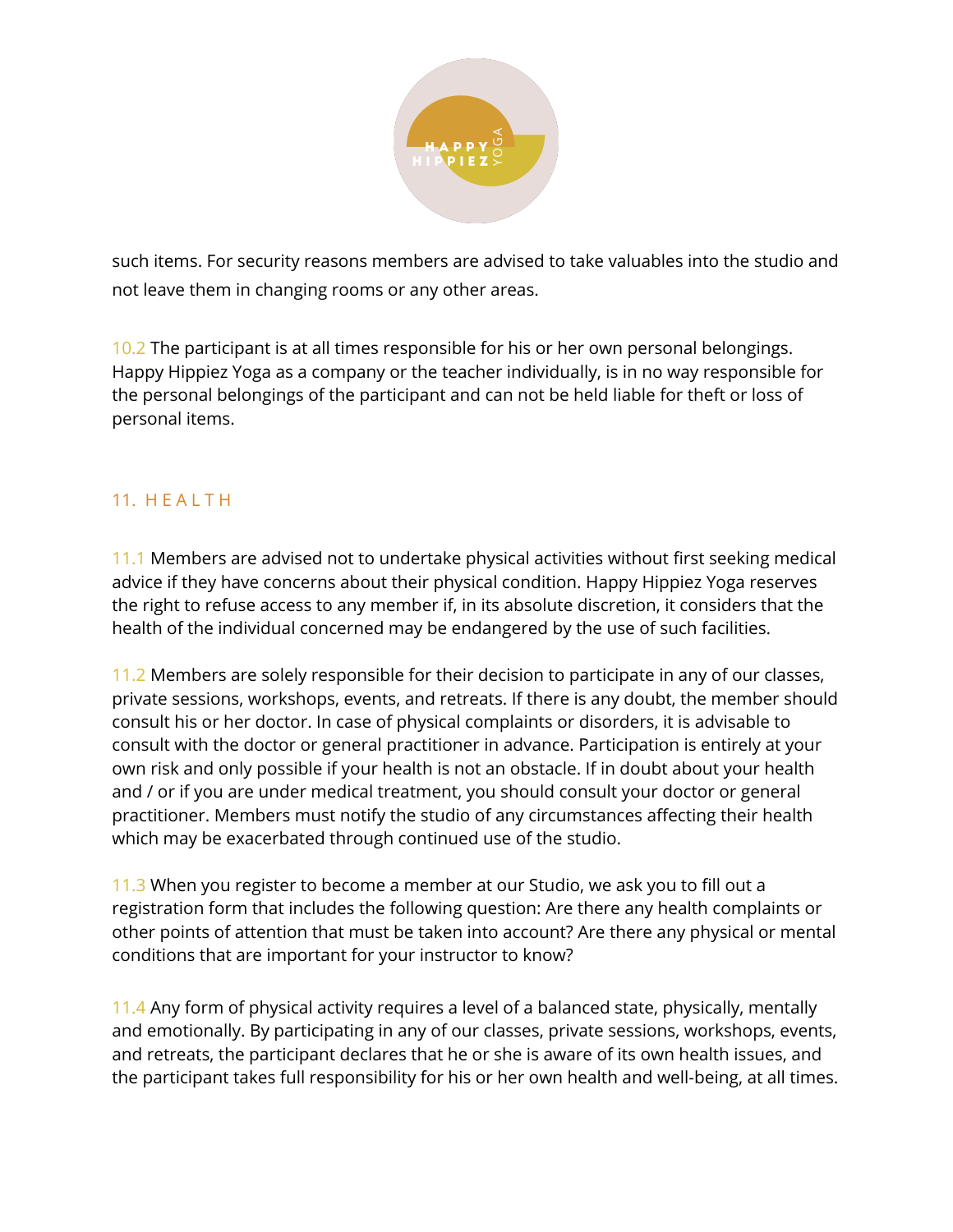

11.5 Happy Hippiez Yoga as a company or the teacher individually, is in no way responsible for the health of any participant and can not be held liable for injury or damage as a result of participation in the yoga class.

## 12. D R E S S & F O O T W E A R

Members are requested to wear clothes appropriate to the practice of yoga. Footwear should be removed on entry to the premises and left on the shoe racks provided, or any other designated area.

### 13. S A F E T Y

13.1 Smoking is not allowed during any of the classes, and anywhere near the place where the classes are taking place (in case of outdoor classes).

13.2 Members and/or participants are requested not to walk around the studio or the location of the classes, workshops, events, and/or retreats, barefoot if they have foot complaints. In this case, please wear flip flops that have not been worn outside.

13.3 Members and/or participants must use the appointed entrance to the studio or location where the classes, workshops, events, and/or retreats are being held, when entering or leaving. Fire exits, which are clearly marked, are there in the interests of safety and members and/or participants must not interfere with these doors for any reason.

13.4 In the event of a fire, members and/or participants are asked to make their way to the nearest available exit.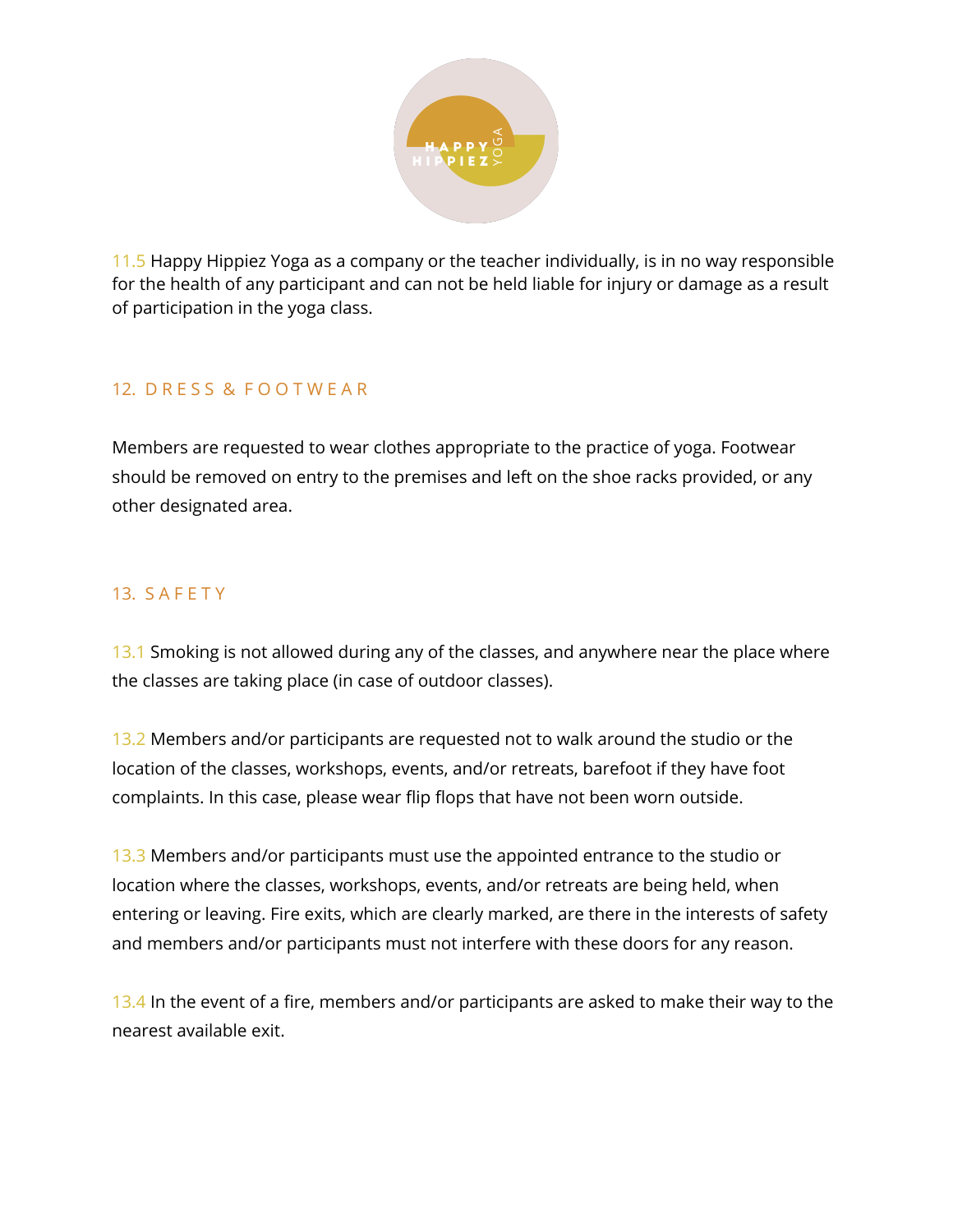

### 14. GENERAL GUIDELINES

14.1 Members must at all times observe the studio guidelines, which may be notified to them from time to time, and are requested to comply with any reasonable directions which the management of the studio may issue to ensure the smooth operation of the studio for the convenience of all members.

14.2 Members are required to give written notice to Happy Hippiez Yoga of any change of address, email or contact number. Failing such notice, all communications shall be assumed to have been received by the member within 5 days of mailing to the last address notified to Happy Hippiez Yoga.

14.3 Happy Hippiez Yoga reserves the right to refuse admission to the studio.

14.4 A person who is not a member has no rights to rely upon or enforce any terms of the membership agreement, or use any of the facilities provided by Happy Hippiez Yoga.

14.5 Happy Hippiez Yoga may communicate with the member by email. By providing an email address to Happy Hippiez Yoga, the member consents to receiving email communications from the Company, including notices pursuant to the Terms and Conditions. The member also accepts any risk that email may not be a fully secure and confidential means of communication. Happy Hippiez Yoga will not be liable for any loss or damage suffered as a result of communicating with a member in this manner.

14.6 Happy Hippiez Yoga reserves the right to use photo material made during any classes, events, workshops, and retreats for promotional purposes. When a participant or member registers for any class, event, workshop, and/or retreat, permission is automatically granted for this. In case the participant does not want to be photographed, they shall let the teacher know beforehand.

14.7 The written and spoken teaching materials, and any materials used by Happy Hippiez Yoga during any of our classes, events, workshops, and retreats may not be copied, made public or multiplied in any way without the prior written permission of Happy Hippiez Yoga.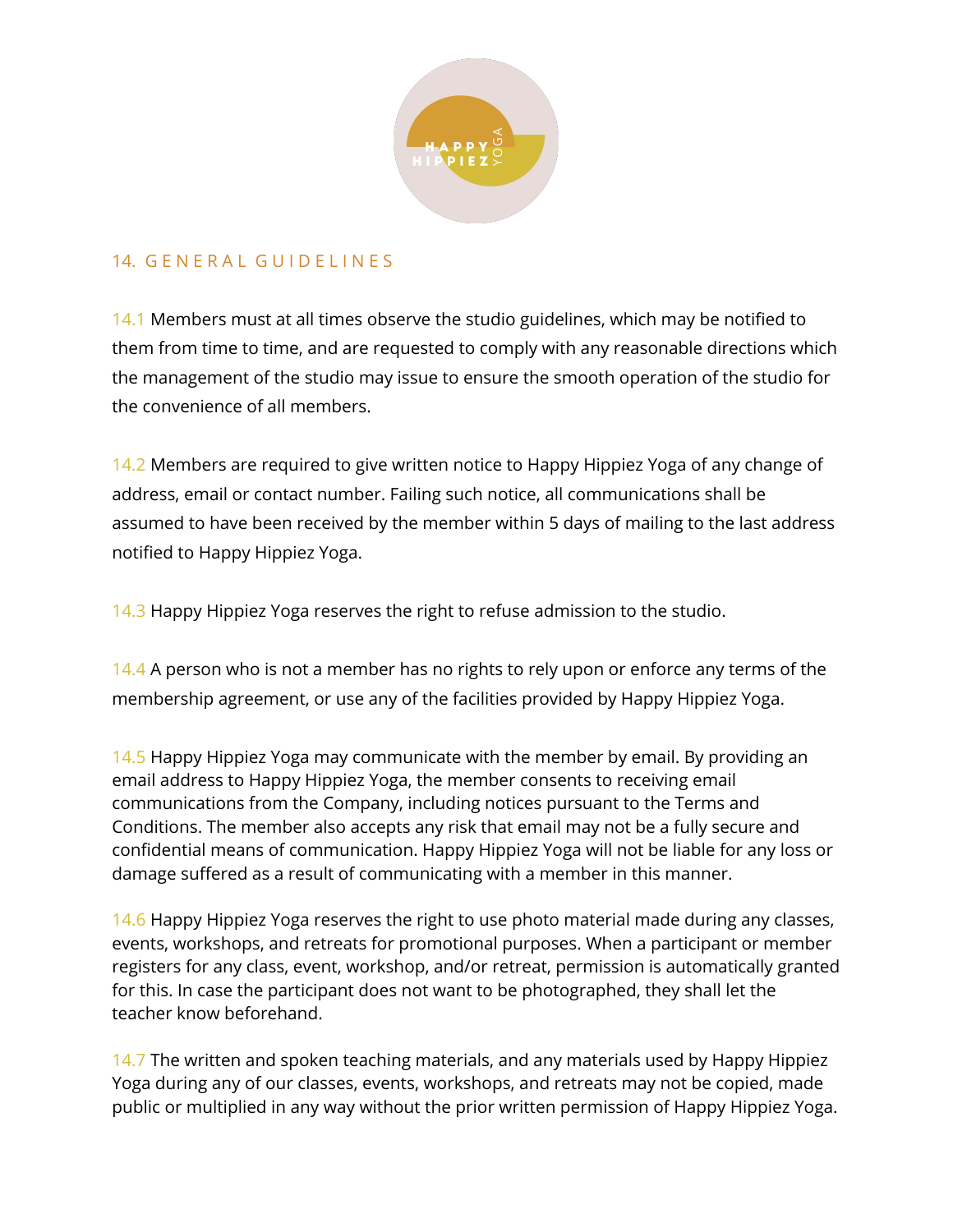

14.8 Happy Hippiez Yoga is not responsible if the Happy Hippiez Yoga classes, content and/or atmosphere do not meet the personal expectations of the student.

14.9 By accessing Happy Hippiez Yoga, any participant and/or member agrees to be bound by the Terms and Conditions detailed here. We advice the participant/member to read these Terms and Conditions completely.

14.10 All materials contained on our website are the property of Happy Hippiez Yoga. Content or images contained in this site may not be copied or reproduced in any form without written permission of Happy Hippiez Yoga.

14.11 Happy Hippiez Yoga chooses to make hands-on adjustments to poses that participants practice, during any classes, events, workshops, and retreats. When a participant or member registers for any class, event, workshop, and/or retreat, permission is automatically granted for this. In case the participant does not want to be touched and hands-on adjustments are not desired, they shall let the teacher know beforehand.

# 15. LIMITATION OF LIABILITY

15.1 Happy Hippiez Yoga cannot be held responsible for any service or equipment not being available for whatever reason. Happy Hippiez Yoga reserves the right to make alterations to the types of facilities provided, without notice and in its absolute discretion. Happy Hippiez Yoga shall not be liable for any loss occasioned by such alterations.

15.2 It is the member's responsibility to ensure that they are capable of undergoing a routine of exercises provided by any program that they follow or class that they attend. Members accept the risk of injury from performing exercises and are advised to consult their doctor prior to beginning any program or class. Happy Hippiez Yoga accepts no liability for loss or damage to property or injury of members on the studio premises or outside the studio (including the locations in which classes, events, workshops, and retreats are organised by Happy Hippiez Yoga).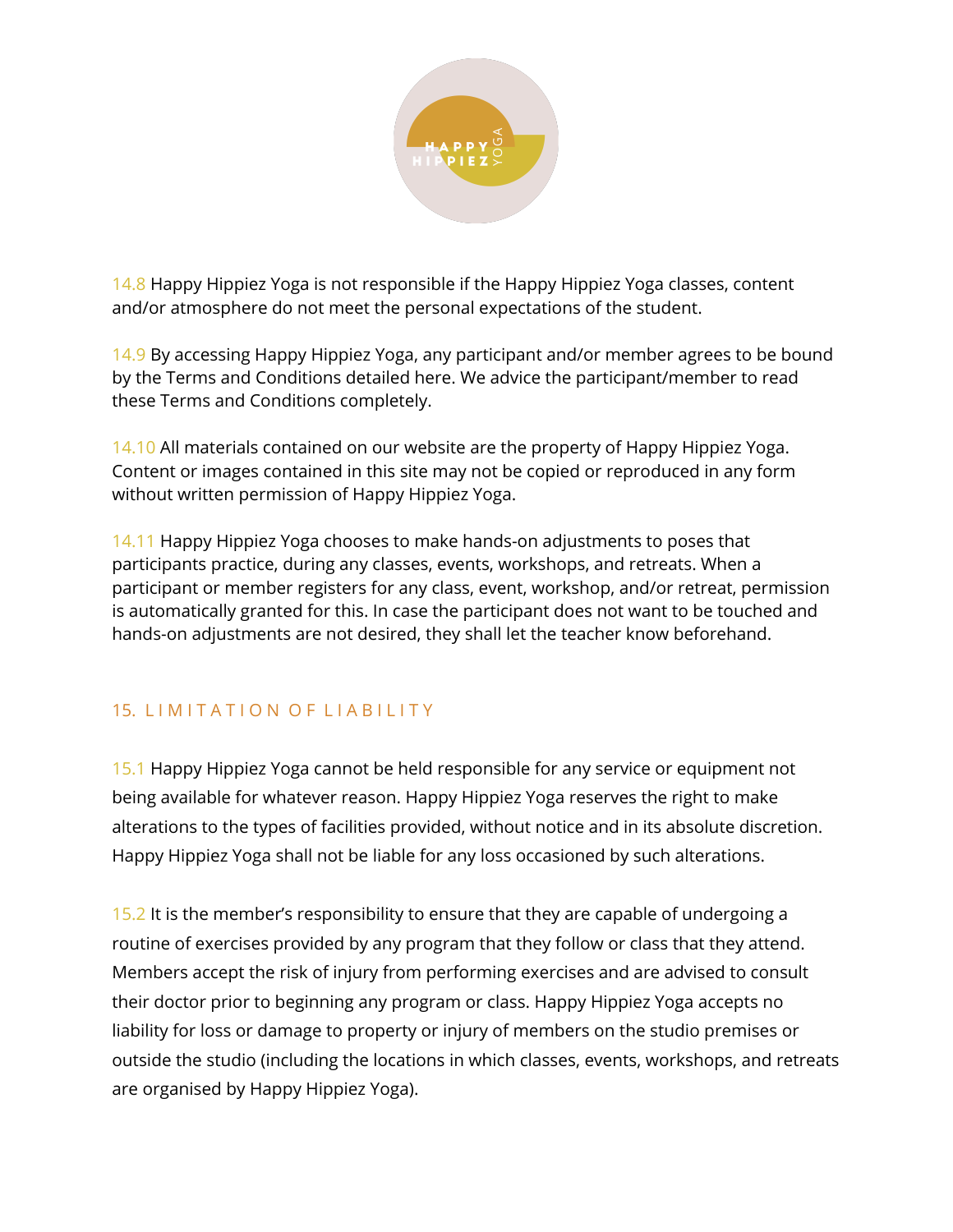

15.3 Happy Hippiez Yoga shall never be liable for any injury, loss or damage in connection with, or resulting from, participation in any classes, events, workshops, and retreats. It is the participant's responsibility at all times.

15.4 The participant will never engage Happy Hippiez Yoga, the teachers, or any of the supporting staff, in legal proceedings relating to possible damages in whatever form, that may be the result of participation.

15.5 To diminish the risk of injury, Happy Hippiez Yoga requests any participant or member to consult with a physician before starting to take yoga classes, especially when they are not sure about their health, or if they are pregnant. We request the participant or member to always inform the teacher about their condition before they enter the class. It is important that any participant and/or member listens to the teacher carefully, and follows the given instructions at all times. Any member and/or participant is required to always listen to their physical limitations. If any of the exercises or poses are or might be painful, we require the participant and/or member not to perform the exercises. Participants and/or members are always allowed to ask questions when they do not understand an exercise.

15.6 Participation in any classes, events, workshops, and retreats is at all times at the participant's or member's own risk.

15.7 Happy Hippiez Yoga works with (a) qualified teacher(s) and always provides high quality classes and workshops. Still, there is a risk of injury or injury during a class or workshop. By participating in any class, workshop, event, training or retreat at or provided by Happy Hippiez Yoga, the student and participant accepts this risk of an injury as their own risk. The participant is solely responsible for this.

### 16. FLEXERCISE

16.1 "Flexercise" means Flexercise, address: Schovenlaan 96, 6225 JS Maastricht.

16.2 Happy Hippiez Yoga works with Flexercise and hosts yoga classes that are made available for people with a Flexercise membership to access.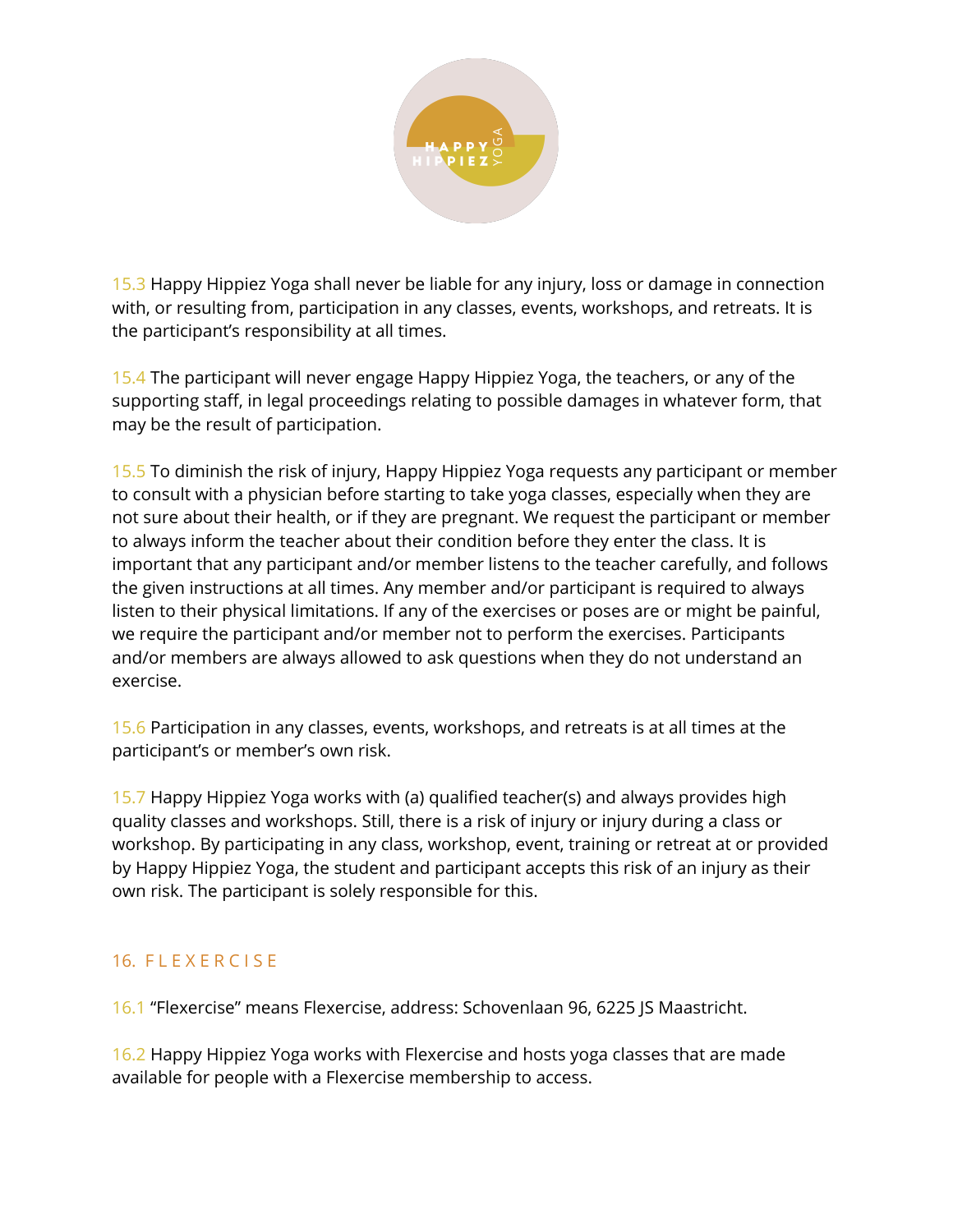

16.3 Anyone with a Flexercise membership may participate in one of the yoga classes organised and taught by Happy Hippiez Yoga. These Terms & Conditions apply to all participants.

16.4 Participating in a class always needs to be booked ahead of time. Booking a class can be done via the booking system / app of Flexercise.

## 17. C O L L A B O R A T I O N S

17.1 Anytime Happy Hippiez or any teacher under the name of Happy Hippiez hosts a workshop or class in collaboration with another party, these same Terms & Conditions apply.

### 18. HOUSE RULES

18.1 All participants are expected to adhere to the Happy Hippiez Yoga house rules, referred to as our 'Etiquette', at all times. These house rules can be found both here, in the Terms and Conditions, as well as on our website.

"House rules" refers to our Etiquette.

"Etiquette" is defined in article 19.

18.2 Happy Hippiez Yoga reserves the right to deny access to participants who do not comply with the house rules as referred to in article 18 and 19. Happy Hippiez Yoga also reserves the right to terminate any membership and/or class card of the relevant participant without reimbursing any (subscription) costs already paid.

### 19. ETIQUETTE

♥ You are welcome to practice yoga with Happy Hippiez Yoga.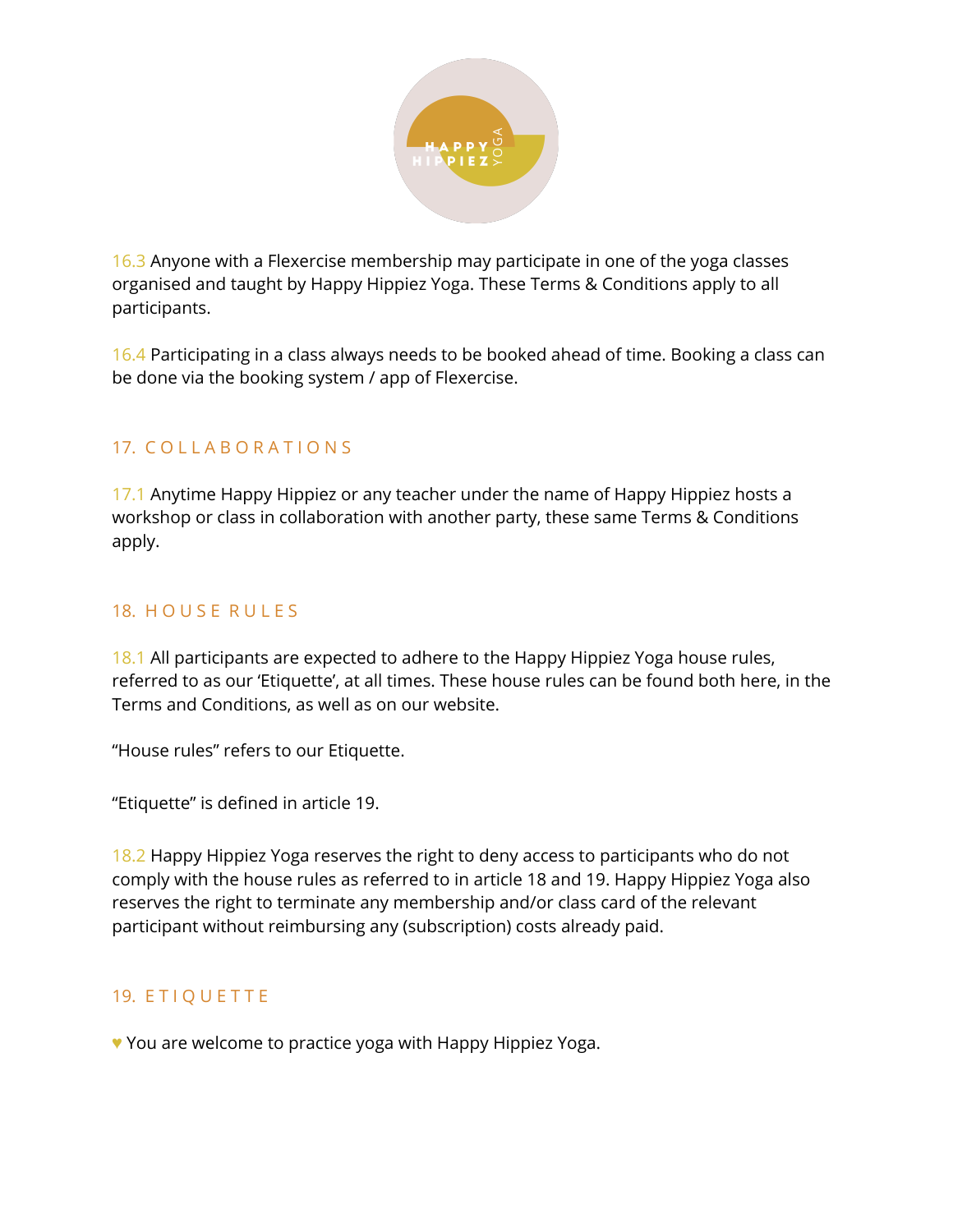

♥ Please respect the student-teacher relationship and follow requests from your teacher. If for any reason a request cannot be followed, feel free to let your teacher know. Never take on postures that do not feel right for your body.

♥ Please remain silent or use a very calm and quiet voice upon entry, and be respectful of the space and calmness of other students.

♥ Please do not disturb the peace.

♥ Please refrain from unnecessary talking.

♥ In case of participating in any of our Mysore classes, please respect and follow the traditional Ashtanga method as taught by Happy Hippiez Yoga. Please do not add, skip or in other ways deviate from the traditional Ashtanga sequence of yoga asanas unless acknowledged or requested by your teacher. If you do not know the sequence or if following the traditional method is not possible for you, either talk to your teacher or request guidance to find a more appropriate class for you.

♥ Please stay on your own mat and refrain from assisting other practitioners.

♥ Please do not try out any new asanas unless agreed upon with your teacher.

♥ Please note that footwear should be removed on entry to the shala. Please leave your shoes in the shoe racks upon entry, or in any of the other designated areas.

♥ Please do not wear shoes in the yoga practicing spaces.

♥ Your bag and clothes shall be left in designated areas of the shala, and shall not be placed near your mat and the practice area, to make sure we do not interrupt any other students, and prevent injuries. Personal valuables can be placed in a designated area in the yoga shala.

♥ Please turn off your mobile phone.

♥ Respect your limits. Acknowledge that your body and mind will feel different every day, and make sure you listen to what your body tells you and practice in your own time following your own breath.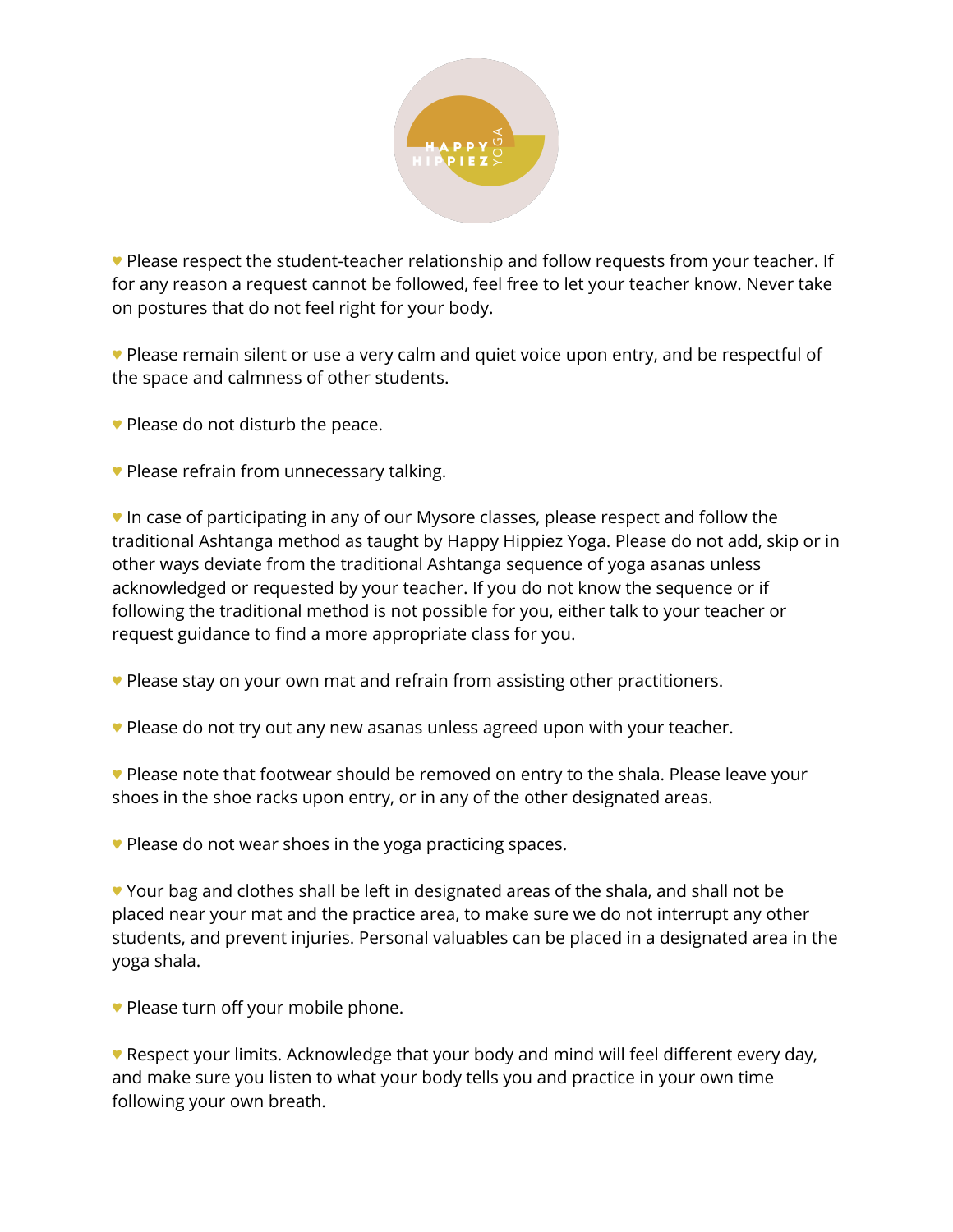

♥ Practice with care and consideration towards yourself and others.

♥ It is recommended to practice on an empty stomach. We advise to refrain from eating at least 2 hours prior to and 30 minutes after your practice. However, this is only a recommendation. Always listen to your own body with care.

♥ Do not drink water during or immediately after a session. Wait at least 30 minutes. Drink plenty of water after your practice.

♥ Personal hygiene is an integral part of practicing yoga. Please ensure that you and your gear are clean. Always make sure you are clean and fresh when you attend any of our yoga classes.

♥ Please wear clean clothes during our yoga classes. Wear comfortable clothing in which you can move easily.

♥ Please make sure to clean yoga mats regularly. When borrowing a mat from our studio, make sure you clean the mat before leaving the shala and thus before returning the mat. Mat cleaning spray bottles, and towels to wipe the mats, can be found in the room where classes are taught. Ask your teacher for more information. Storing mats unrolled, or leaving them out in the sun are also good ways to eliminate bacteria and reduce smells.

♥ If you feel emotional during or after a yoga session (joy, sadness, irritation, etc.) then accept the feelings and welcome these emotions. If this feels difficult, you are welcome to speak to your teacher about it.

♥ In the tradition of Ashtanga Yoga, the days of the full moon and new moon are considered 'yoga holidays'. We do not practice Ashtanga Yoga on those days. For a complete list of Moon days, please have a look on our website.

♥ We do not offer any Mysore classes on New and Full moon days. For a complete list of Moon days, please have a look on our website.

♥ At Happy Hippiez Yoga we believe in creating a safe space and a rich community, completely focused on respect, support and healing. Always respect both the physical and